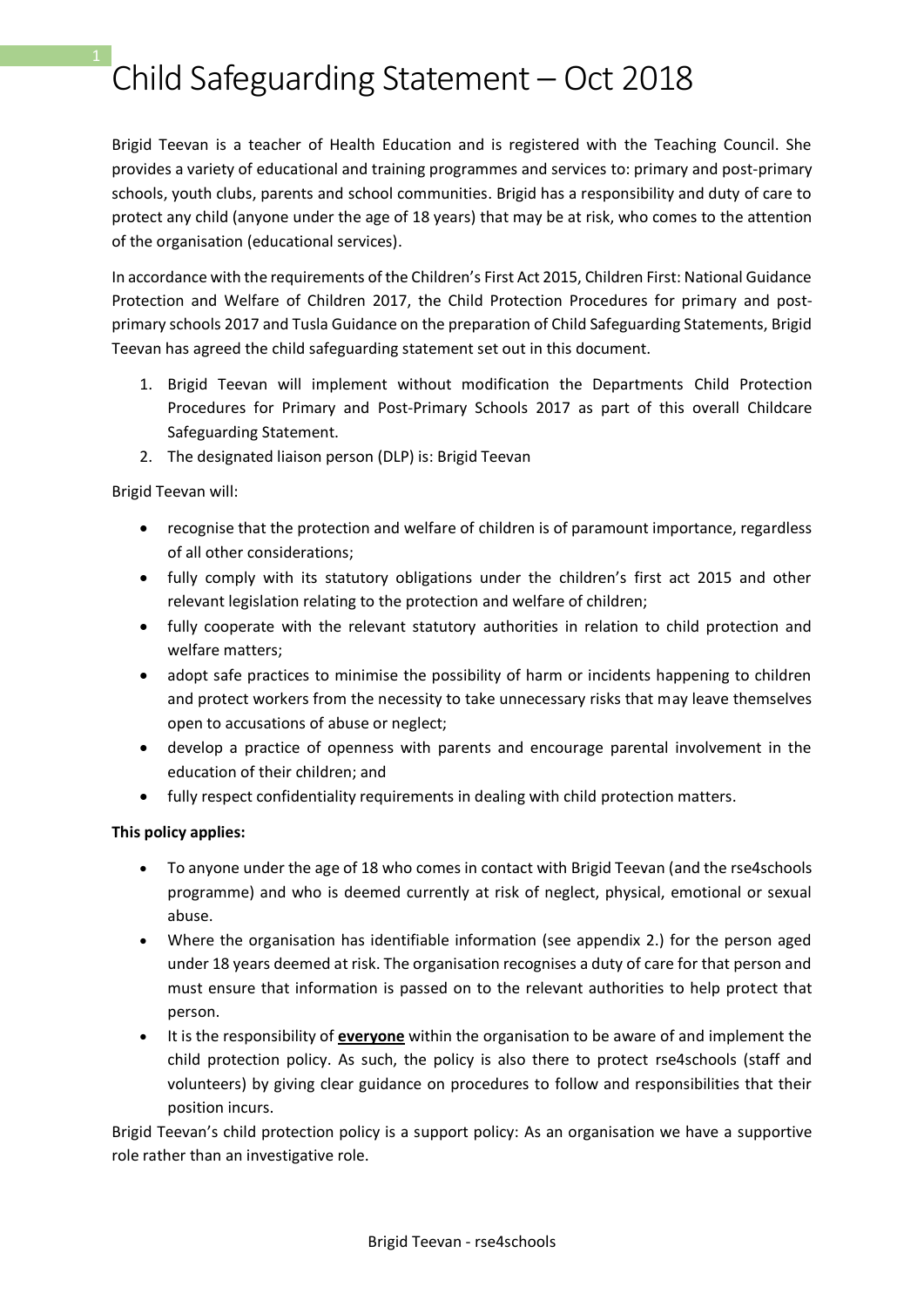# Child Safeguarding Statement – Oct 2018 2

#### **Practicalities:**

- 1. **What information concerning a person under 18 years should be passed on to the organisation's designated person (DP) (Appendix 1). for explanation of who is DP and the role of DP?**
	- a) Specific indication from the child at he she was abused
	- b) an account by the person who saw the child being abused
	- c) evidence, such as the injury or behaviour which is consistent with abuse and unlikely to be caused in another way
	- d) an injury or behaviour which is consistent with abuse and with an innocent explanation but where there are collaborative indicators supporting the concern that it may be a case of abuse. An example of this would be a pattern of injuries, and implausible explanation, other indicators of abuse, dysfunctional behaviour.
	- e) Consistent indication over a period of time that the child is suffering from emotional or physical neglect. For further information see, [https://www.tusla.ie/services/child](https://www.tusla.ie/services/child-protection-welfare/)[protection-welfare/](https://www.tusla.ie/services/child-protection-welfare/)

### 2. **What are reasonable grounds for concern?**

- 1. **Direct disclosure**: Specific indication from the person under 18 years that (s)he was abused.
- 2. **Witness account**: An account by a person who saw the person under 18 years being abused. (See section on policy for dealing with people aged over 18 years also.)
- 3. **Evidence**: such as illness, injury or behaviour consistent with abuse and unlikely to be caused in another way.
- 4. An injury or behaviour which is consistent both with abuse and an innocent explanation but where there are **corroborative indicators** supporting the concern that it may be a case of abuse.
- 5. **Consistent indication**: over a period of time, that a child is suffering from emotional or physical neglect.

### 3. **What happens when information is passed on to the designated person (DP)?**

(Usually) the DP will make the referral with the staff/volunteer to the HSE and/or Garda Síochána. The HSE social worker will consider the information and will assess the situation. If they feel it needs to be followed up they may look for more information from other sources and may contact the person under 18 years and their parent/s. They will try to establish what is going on and will act to protect the child whatever way is necessary. Physical abuse, sexual abuse and wilful neglect are crimes and must be reported by the HSE to An Garda Síochána. Likewise, An Garda Síochána must report any child abuse that comes to their attention to the HSE. The Gardaí and the HSE will work together as sensitively as possible and take any action necessary to protect the child, or any other children from future harm.

This statement has been published on the organisation's website (www.brigidteevan.com) were it will be made easily available to all Board of Managements, school personnel, and parents associations. A copy of the statement will be made available to Tusla and the Department if requested.